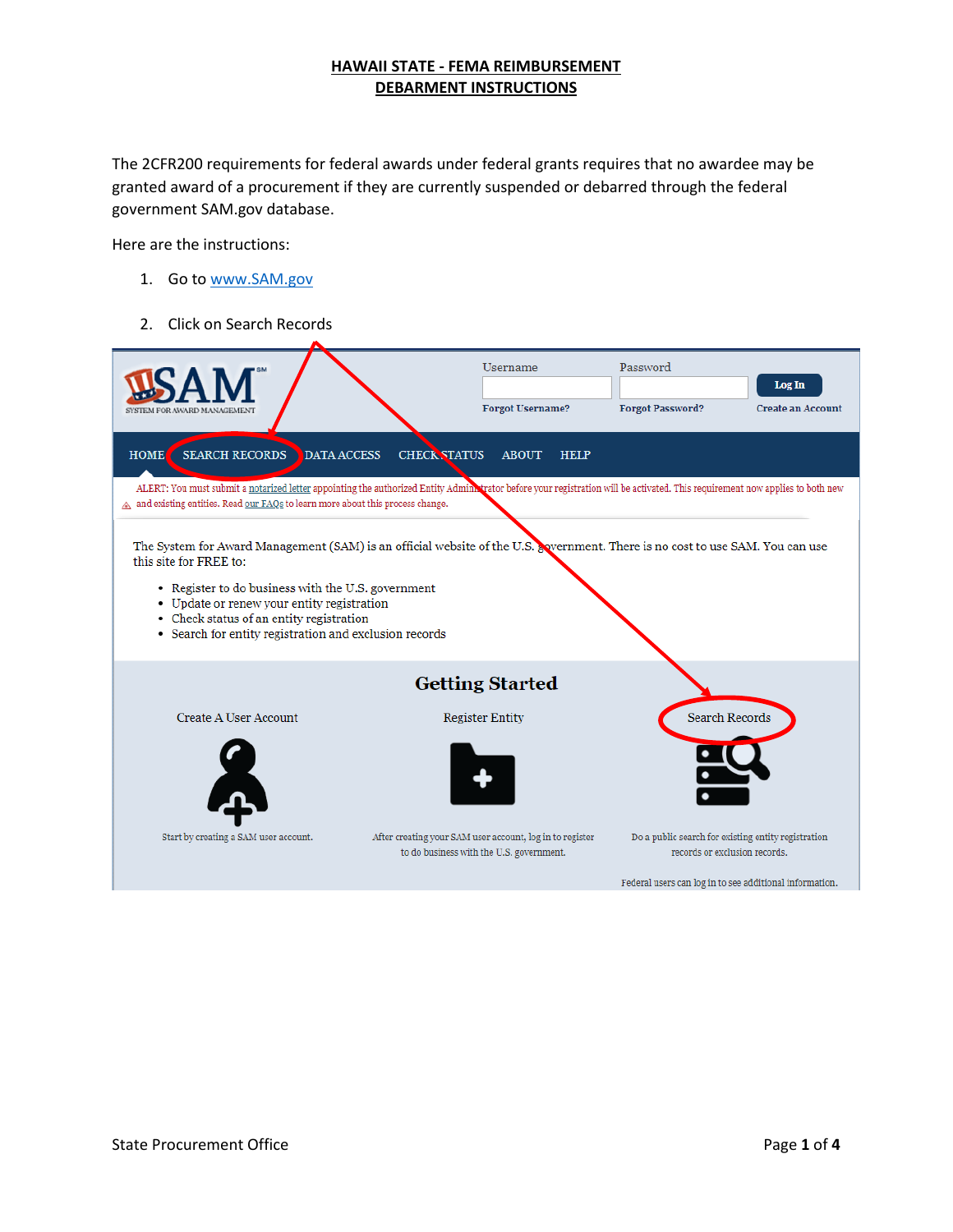3. Click on Advanced Search – Exclusion

|                                                                                                                                                                                                                                                                                                                                                                                                                                                                                                                                                                                                                                                                                                                                                                                                                                                                                                                                                                                                                                                                                                                                                                  | sername<br>Forgot Username?                       | Password<br><b>Forgot Password?</b>                                                                  | Log In<br><b>Create an Account</b> |  |
|------------------------------------------------------------------------------------------------------------------------------------------------------------------------------------------------------------------------------------------------------------------------------------------------------------------------------------------------------------------------------------------------------------------------------------------------------------------------------------------------------------------------------------------------------------------------------------------------------------------------------------------------------------------------------------------------------------------------------------------------------------------------------------------------------------------------------------------------------------------------------------------------------------------------------------------------------------------------------------------------------------------------------------------------------------------------------------------------------------------------------------------------------------------|---------------------------------------------------|------------------------------------------------------------------------------------------------------|------------------------------------|--|
| <b>HOME</b><br><b>SEARCH RECORDS</b><br><b>DATA ACCESS</b>                                                                                                                                                                                                                                                                                                                                                                                                                                                                                                                                                                                                                                                                                                                                                                                                                                                                                                                                                                                                                                                                                                       | <b>CHECK STATUS</b><br><b>BOUT</b><br><b>HELP</b> |                                                                                                      |                                    |  |
| ALERT: You must submit a notarized letter appointing the authorized Entity Administrator before your registration will be activated. This<br>$\triangle$ requirement now applies to both new and existing entities. Read our FAQs to learn more about this process change.                                                                                                                                                                                                                                                                                                                                                                                                                                                                                                                                                                                                                                                                                                                                                                                                                                                                                       |                                                   |                                                                                                      |                                    |  |
| <b>Search Records</b>                                                                                                                                                                                                                                                                                                                                                                                                                                                                                                                                                                                                                                                                                                                                                                                                                                                                                                                                                                                                                                                                                                                                            |                                                   |                                                                                                      |                                    |  |
| • Looking for entity registration records or entity exclusion records in SAM? Use Quick search if you know an entity's Business Name, DUNS Number or<br>CAGE Code. Use Advanced Search to structure your search using multiple categories and criteria.<br>• Are you a Federal government employee? Create a SAM user account with your government e-mail address and log into SAM before searching to see FOUO<br>information and registrants who chose to opt out of the public search.<br>• Conducting small business-focused research? In addition to what is contained in SAM, small businesses can provide the Small Business Administration<br>(SBA) supplemental information about themselves. Use the SBA's Dynamic Small Busines. Search to conduct further market research.<br>• Trying to find a contractor participating in the Disaster Response Registry? Use the Disaster Response Registry Search to locate contractors willing to<br>provide debris removal, distribution of supplies, reconstruction, and other disaster or emersionary relief services in the event of a national disaster.<br><b>Choose Quick Search or Advanced Search</b> |                                                   |                                                                                                      |                                    |  |
| <b>OUICK SEARCH:</b>                                                                                                                                                                                                                                                                                                                                                                                                                                                                                                                                                                                                                                                                                                                                                                                                                                                                                                                                                                                                                                                                                                                                             |                                                   | <b>ADVANCED SEARCH:</b><br>Use specific criteria in multiple categories to structure<br>rour search. |                                    |  |
| Enter your specific search term                                                                                                                                                                                                                                                                                                                                                                                                                                                                                                                                                                                                                                                                                                                                                                                                                                                                                                                                                                                                                                                                                                                                  |                                                   |                                                                                                      |                                    |  |
| (Example of search term includes the entity's name, etc.)<br>DUNS Number Search:<br>Enter DUNS number ONLY                                                                                                                                                                                                                                                                                                                                                                                                                                                                                                                                                                                                                                                                                                                                                                                                                                                                                                                                                                                                                                                       |                                                   | ADVANCED SEABOLE ENTITY<br><b>ADVANCED SEARCH - EXCLUSION</b>                                        |                                    |  |
| CAGE Code Search:<br>Enter CAGE code ONLY                                                                                                                                                                                                                                                                                                                                                                                                                                                                                                                                                                                                                                                                                                                                                                                                                                                                                                                                                                                                                                                                                                                        |                                                   | DISASTER RESPONSE REGISTRY SEARCH                                                                    |                                    |  |
| Need Help?<br><b>SEARCH</b>                                                                                                                                                                                                                                                                                                                                                                                                                                                                                                                                                                                                                                                                                                                                                                                                                                                                                                                                                                                                                                                                                                                                      |                                                   |                                                                                                      |                                    |  |

4. You will receive an "Exclusion Search Tips" window. Read and Press Continue<br>  $\mathbf{C} \mathbf{A} \mathbf{M}^*$ 

|                                                                                                                                                                               |                                                                                                                                                                                                                                                                            |                             |                                 | Log In                            |
|-------------------------------------------------------------------------------------------------------------------------------------------------------------------------------|----------------------------------------------------------------------------------------------------------------------------------------------------------------------------------------------------------------------------------------------------------------------------|-----------------------------|---------------------------------|-----------------------------------|
| SVSTEM FOR AWARD MANAGEMENT                                                                                                                                                   |                                                                                                                                                                                                                                                                            | <b>Forgot Username?</b>     | <b>Forgot Password?</b>         | <b>Create an Account</b>          |
| <b>HOME</b><br><b>SEARCH RECORDS</b>                                                                                                                                          | <b>DATA ACCESS</b><br><b>CHECK STATUS</b>                                                                                                                                                                                                                                  | <b>ABOUT</b><br><b>HELP</b> |                                 |                                   |
|                                                                                                                                                                               | ALERT: You must submit a notarized letter appointing the authorized Entity Administrator before your registration will be activated. This<br>$\triangle$ requirement now applies to both new and existing entities. Read our FAQs to learn more about this process change. |                             |                                 |                                   |
| Search Records                                                                                                                                                                |                                                                                                                                                                                                                                                                            |                             |                                 |                                   |
| <b>Search Tips to</b>                                                                                                                                                         | <b>Exclusion Search Tips</b>                                                                                                                                                                                                                                               |                             |                                 |                                   |
| • Looking for entit<br>ı.<br>CAGE Code, Use                                                                                                                                   | There may be instances when a Firm or Individual has the same name, or a                                                                                                                                                                                                   |                             | UNS Number or                   |                                   |
| · Are you a Federa<br>information and                                                                                                                                         | similar name, as your search criteria but is actually a different party. Read the<br>entire record to understand why the entity was excluded and what effect this                                                                                                          |                             |                                 | ching to see FOUO                 |
| exclusion has on your decision.<br>• Conducting smal<br>$\overline{2}$<br>To verify a potential match or obtain additional information, contact the federal<br>(SBA) suppleme |                                                                                                                                                                                                                                                                            |                             |                                 |                                   |
| · Trying to find a<br>provide debris re                                                                                                                                       | agency that created the exclusion record. Contact information for the<br>designated Agency Point of Contact (POC) is linked to the Excluding Agency                                                                                                                        |                             |                                 | itractors willing to<br>disaster. |
| <b>Choose Quick!</b>                                                                                                                                                          | name within the record. You can also navigate to the Agency Exclusion POC<br>page within SAM Help under Exclusions Information.                                                                                                                                            |                             |                                 |                                   |
| 3.<br>QU                                                                                                                                                                      | SAM does not have DUNS Number or CAGE Code identifiers for all Firm<br>exclusion records. Therefore, a search by one of these fields alone may not be                                                                                                                      |                             |                                 |                                   |
| En                                                                                                                                                                            | sufficient. Conduct an additional Name search if no results are found by the<br>entity identifier.                                                                                                                                                                         |                             |                                 | ories to structure                |
| 4.<br>E <sub>x</sub>                                                                                                                                                          | If you search only on a particular classification type (e.g. Firm), you are<br>potentially excluding exclusion records created under a different classification.                                                                                                           |                             |                                 | ENTITY                            |
| DU                                                                                                                                                                            |                                                                                                                                                                                                                                                                            |                             | <i><b>Ancel</b></i><br>Continue | <b>NON</b><br><b>CLUA</b>         |
| CA                                                                                                                                                                            |                                                                                                                                                                                                                                                                            |                             |                                 |                                   |
|                                                                                                                                                                               |                                                                                                                                                                                                                                                                            |                             | <b>DISASTER</b>                 | <b>VISTRY SEARCH</b>              |
|                                                                                                                                                                               | Need Help?<br><b>SEARCH</b>                                                                                                                                                                                                                                                |                             |                                 |                                   |
|                                                                                                                                                                               |                                                                                                                                                                                                                                                                            |                             |                                 |                                   |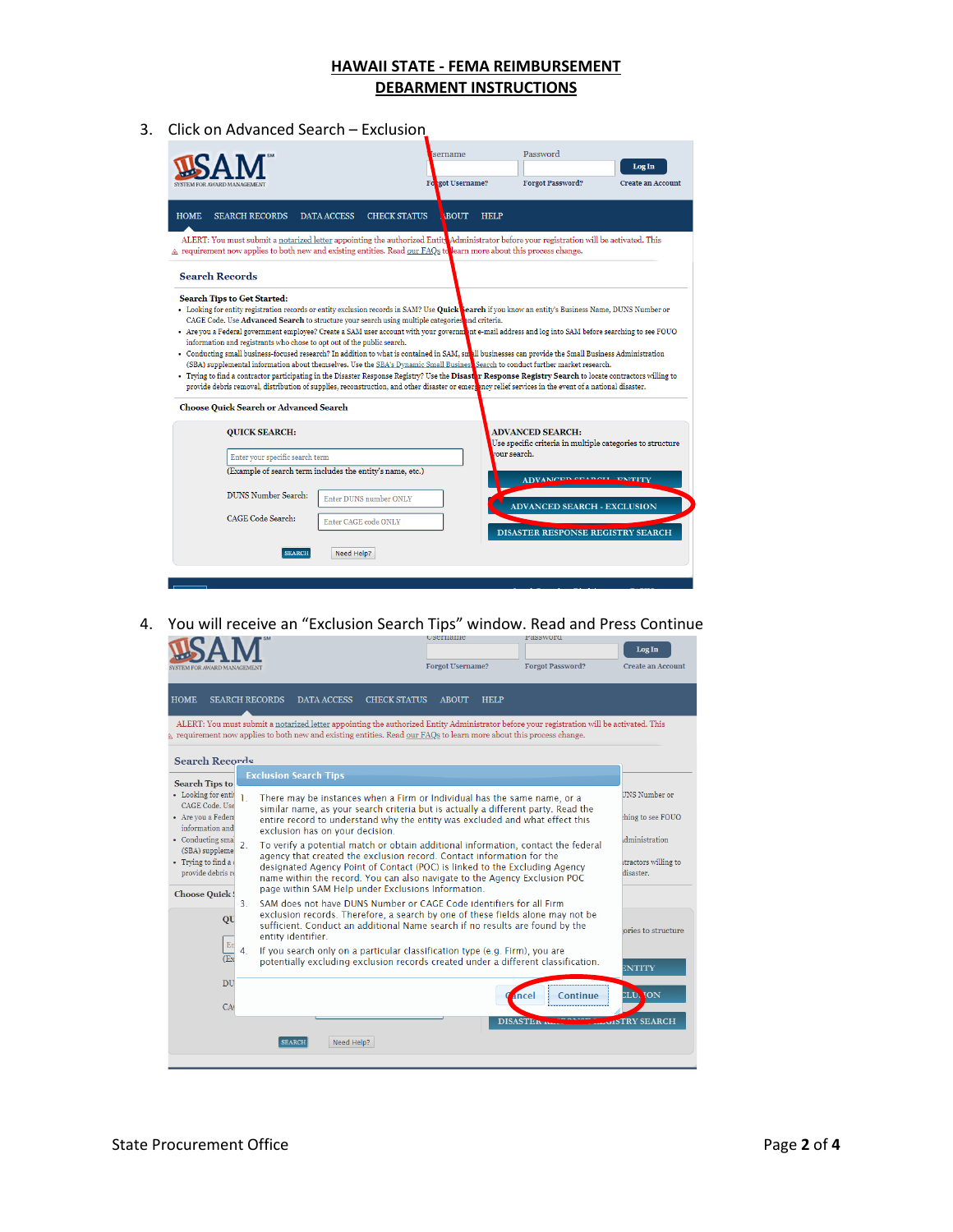5. You should conduct a search using the company's name, DUNS Number, CAGE Code, and primary owner(s) names if the company is not a public corporation.

| SYSTEM FOR AWARD MANAGEMENT                                                                                                                                                                                                                                                |                       |             | <b>Username</b><br><b>Forgot Username?</b> |              | Password<br><b>Forgot Password?</b> | Log In<br><b>Create an Account</b> |  |
|----------------------------------------------------------------------------------------------------------------------------------------------------------------------------------------------------------------------------------------------------------------------------|-----------------------|-------------|--------------------------------------------|--------------|-------------------------------------|------------------------------------|--|
| <b>HOME</b>                                                                                                                                                                                                                                                                | <b>SEARCH RECORDS</b> | DATA ACCESS | <b>CHECK STATUS</b>                        | <b>ABOUT</b> | <b>HELP</b>                         |                                    |  |
| ALERT: You must submit a notarized letter appointing the authorized Entity Administrator before your registration will be activated. This<br>$\triangle$ requirement now applies to both new and existing entities. Read our FAQs to learn more about this process change. |                       |             |                                            |              |                                     |                                    |  |

### **Advanced Search - Exclusion**

Structure your search for exclusion records in SAM using one of three approaches. Select a radio button corresponding to the category header that best describes how you want to search. The accordion will expand to show you the search criteria. You can only use one approach at a time.

#### **Search Tips:**

- If you want to search using a date range, use the Single Search approach.
- If you are trying to search for more than one excluded party at a time, you can search for up to six names using the Multiple Names approach.
- If you choose the SSN/TIN approach, you must enter search criteria in both the Name and SSN/TIN fields.
- If you choose the SSN/TIN approach, the name and SSN or TIN you enter must match exactly what is contained on an exclusion record for the result to be returned.
- · Search terms are defined in the SAM User Guide Glossary.

| $\circ$        | Single Search                     |                                                                               |
|----------------|-----------------------------------|-------------------------------------------------------------------------------|
| $\circledcirc$ | Multiple Names                    |                                                                               |
|                | Firm, Vessel, Special ▼           | Name Catering                                                                 |
|                | Individual<br>۷.                  | Middle Name S<br>First Name John<br>Last Name Smith                           |
|                | All<br>۷.                         | Name                                                                          |
|                | All                               | Name                                                                          |
|                | All<br>▼                          | <u>Exsmble</u><br>Name                                                        |
|                | All<br>▼                          | Name                                                                          |
|                | <b>Exclusion Status</b><br>Active | Selecting "All" displays both Active and Inactive Exclusions.<br>$\mathbf{v}$ |
|                | <b>SEARCH</b><br><b>CLEAR</b>     | You may only perform a search with the criteria contained in one accordion.   |